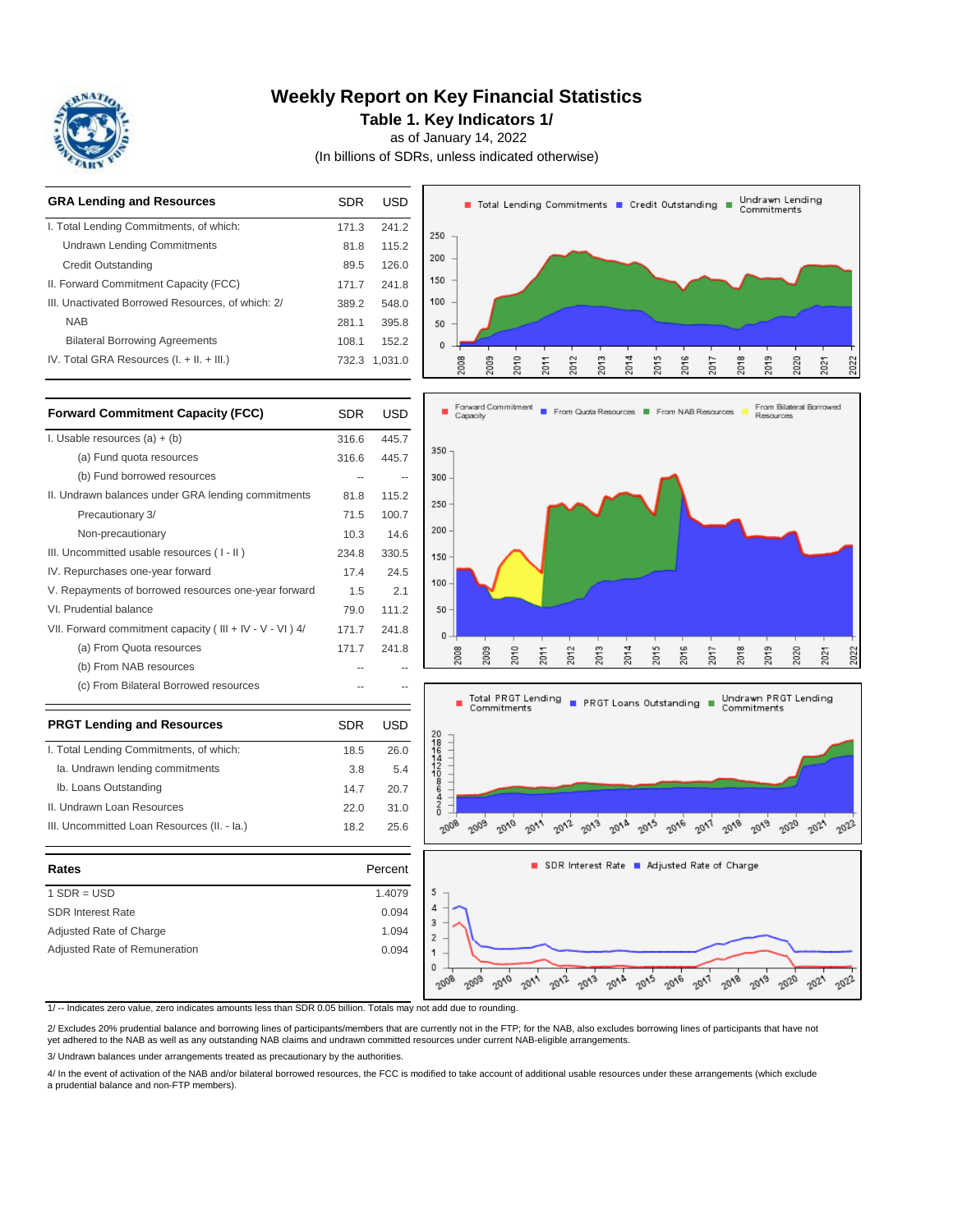#### **Table 2a. Use of GRA Resources 1/**

as of January 14, 2022

(In billions of SDRs, unless indicated otherwise)



1/ -- Indicates zero value, zero indicates amounts less than SDR 0.05 billion. Totals may not add due to rounding.

2/ Includes outstanding credit under the former Compensatory Financing Facility; for the chart also includes outstanding credit under the former

Emergency Post Conflict and Natural Disaster Assistance policy.

3/ Members with current arrangements are bolded.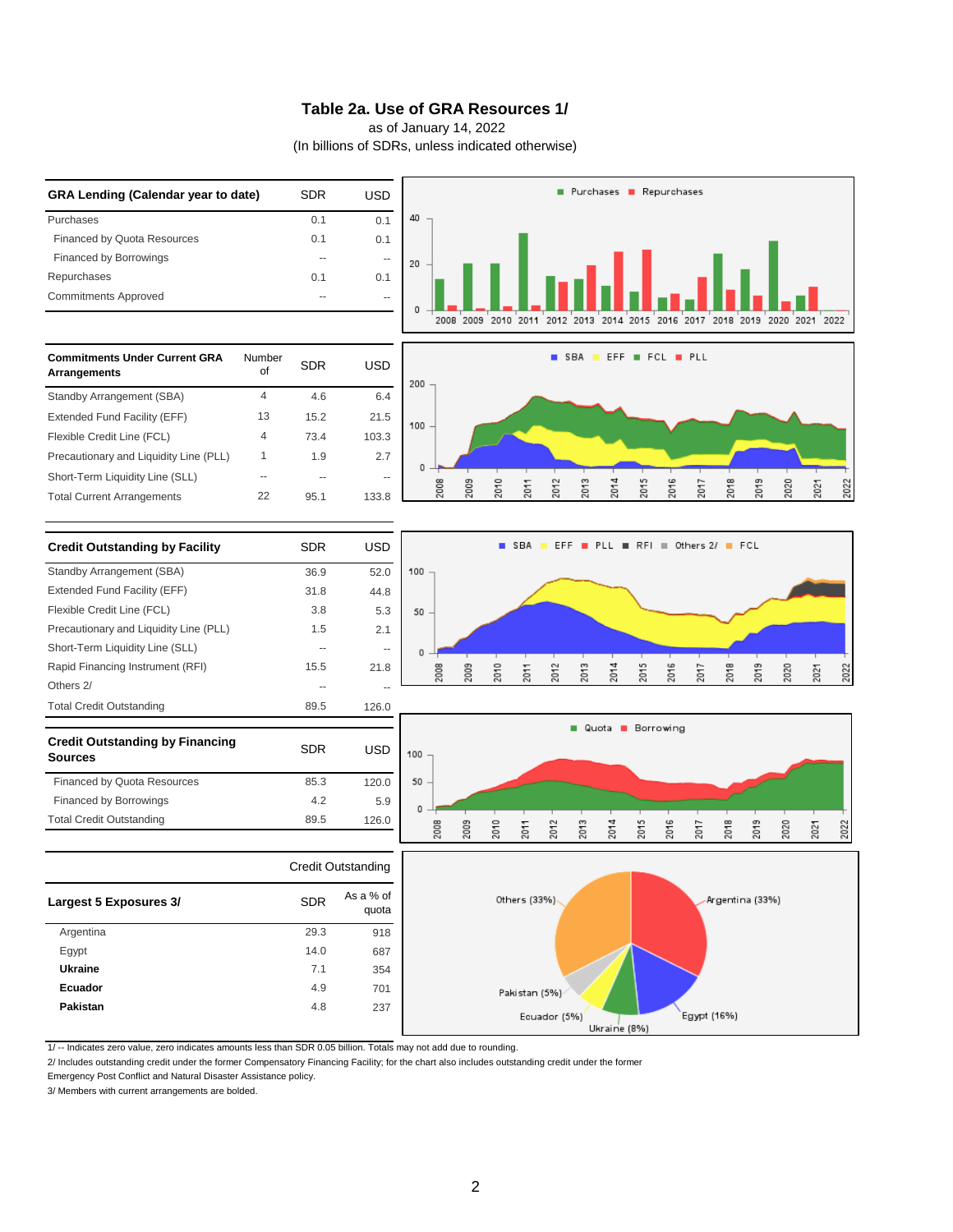# **Table 2b. Current Financial Arrangements (GRA)**

as of January 14, 2022

(In millions of SDRs, unless indicated otherwise) 1/

| Member                                                                                  |                    | Amount<br>Undrawn | Amount<br>Drawn | <b>Credit Outstanding</b> |                          | Period of Arrangement |                    |
|-----------------------------------------------------------------------------------------|--------------------|-------------------|-----------------|---------------------------|--------------------------|-----------------------|--------------------|
|                                                                                         | Amount<br>Commited |                   |                 | Amount<br>2/              | As a % of<br>Quota       | Effective<br>Date     | Expiration<br>Date |
| <b>Standby Arrangement (4)</b>                                                          | 4,569              | 1,883             | 2,686           | 8,097                     |                          |                       |                    |
| Armenia                                                                                 | 309                | 77                | 232             | 301                       | 234                      | 17-May-19             | 16-May-22          |
| Honduras                                                                                | 358                | 77                | 281             | 281                       | 113                      | 15-Jul-19             | 14-Jan-22          |
| Senegal                                                                                 | 302                | 129               | 173             | 388                       | 120                      | 07-Jun-21             | 06-Dec-22          |
| Ukraine                                                                                 | 3,600              | 1,600             | 2,000           | 7,126                     | 354                      | 09-Jun-20             | 30-Jun-22          |
| <b>Extended Fund Facility (13)</b>                                                      | 15,242             | 8,455             | 6,787           | 13,728                    |                          |                       |                    |
| <b>Barbados</b>                                                                         | 322                | 17                | 305             | 305                       | 323                      | 01-Oct-18             | 30-Sep-22          |
| Cameroon                                                                                | 322                | 239               | 83              | 83                        | 30                       | 29-Jul-21             | 28-Jul-24          |
| Costa Rica                                                                              | 1,237              | 1,031             | 206             | 576                       | 156                      | 01-Mar-21             | 29-Feb-24          |
| Ecuador                                                                                 | 4,615              | 1,207             | 3,408           | 4,889                     | 701                      | 30-Sep-20             | 29-Dec-22          |
| <b>Equatorial Guinea</b>                                                                | 205                | 176               | 29              | 77                        | 49                       | 18-Dec-19             | 17-Dec-22          |
| Ethiopia                                                                                | 752                | 662               | 90              | 391                       | 130                      | 20-Dec-19             | 19-Dec-22          |
| Gabon                                                                                   | 389                | 308               | 81              | 666                       | 308                      | 28-Jul-21             | 27-Jul-24          |
| Jordan                                                                                  | 1,070              | 480               | 590             | 1,092                     | 318                      | 25-Mar-20             | 24-Mar-24          |
| Kenya                                                                                   | 1,248              | 773               | 475             | 475                       | 88                       | 02-Apr-21             | 01-Jun-24          |
| Moldova                                                                                 | 267                | 229               | 38              | 244                       | 142                      | 20-Dec-21             | 19-Apr-25          |
| Pakistan                                                                                | 4,268              | 2,874             | 1,394           | 4,810                     | 237                      | 03-Jul-19             | 02-Oct-22          |
| Seychelles                                                                              | 74                 | 26                | 48              | 81                        | 354                      | 29-Jul-21             | 28-Mar-24          |
| Suriname                                                                                | 473                | 433               | 39              | 39                        | 31                       | 22-Dec-21             | 21-Dec-24          |
| <b>Flexible Credit Line (4)</b>                                                         | 73,368             | 69,618            | 3,750           | 3,750                     |                          |                       |                    |
| Chile 3/                                                                                | 17,443             | 17,443            | --              | --                        | --                       | 29-May-20             | 28-May-22          |
| Colombia 3/                                                                             | 12,267             | 8,517             | 3,750           | 3,750                     | 183                      | 01-May-20             | 30-Apr-22          |
| Mexico 3/                                                                               | 35,651             | 35,651            | --              | --                        | $\overline{\phantom{a}}$ | 19-Nov-21             | 18-Nov-23          |
| Peru 3/                                                                                 | 8,007              | 8,007             | --              | $\overline{a}$            | $\overline{\phantom{a}}$ | 28-May-20             | 27-May-22          |
| Precautionary and Liquidity Line (1)                                                    | 1,884              | 1,884             | --              | 377                       |                          |                       |                    |
| Panama 3/                                                                               | 1,884              | 1,884             | --              | 377                       | 100                      | 19-Jan-21             | 18-Jan-23          |
| <b>Total Current GRA Arrangements (22)</b>                                              | 95,063             | 81,840            | 13,223          | 25,952                    |                          |                       |                    |
| Memorandum Items:                                                                       |                    |                   |                 |                           |                          |                       |                    |
| Credit outstanding from members without current arrangement and outright disbursements. |                    |                   |                 | 63,534                    |                          |                       |                    |
| Total Credit Outstanding.                                                               |                    |                   |                 | 89.486                    |                          |                       |                    |

1/ -- Indicates zero value, zero indicates amounts less than SDR 0.5 million. Totals may not add due to rounding.

2/ Includes Credit Outstanding under expired arrangements and outright disbursements.<br>3/ The undrawn commitment of the arrangement is treated as precautionary by the authorities.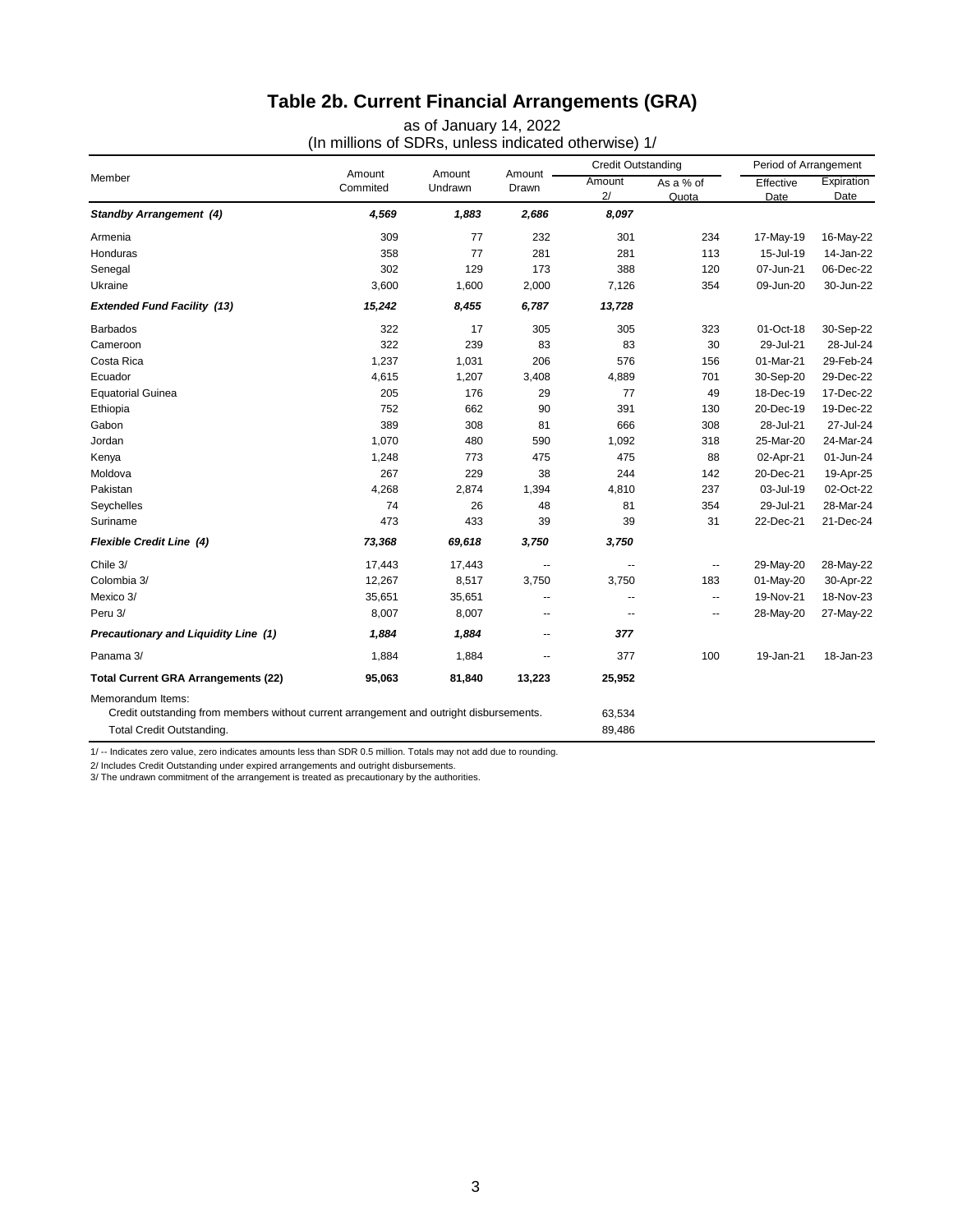#### **Table 3a. Use of Concessional PRGT Resources 1/**

as of January 14, 2022

(In millions of SDRs, unless indicated otherwise)



1/ -- Indicates zero value, zero indicates amounts less than SDR 0.05 million.Totals may not add due to rounding.

2/ The last commitment under the old ESF-HAC Facility expired on December 3, 2011.

3/ Includes outstanding and overdue loans under the (former) Structural Adjustment Facility and Trust Fund.

4/ Members with current arrangements are bolded.